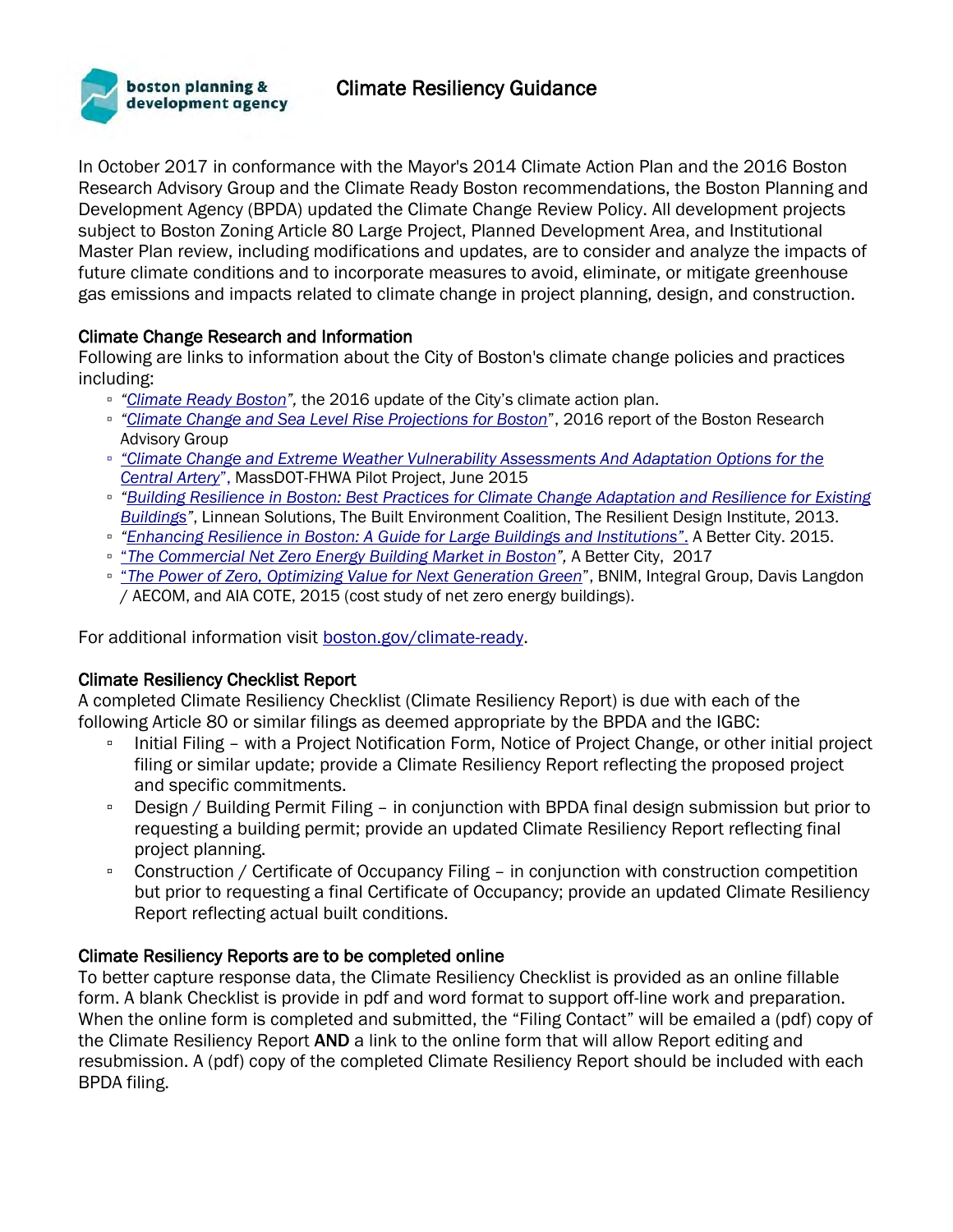The Climate Resiliency Report, along with Article 37 submission materials, will be reviewed by the Interagency Green Building Committee (IGBC). See [Boston Zoning Article 37 Green Buildings](http://www.bostonplans.org/planning/planning-initiatives/article-37-green-building-guidelines) for additional guidance and related materials.

## Greenhouse Gas Reduction

Reducing greenhouse gas emissions is critical to avoiding more extreme climate change conditions. In response Mayor Walsh has set a goal for Boston to be carbon neutral by 2050.

New building projects should employ an integrated planning and design approach to maximize building energy efficiency and include onsite clean and renewable energy solutions to ensure the constructed building has minimized greenhouse gas emissions.

Additionally, project planning should identify future adaptation strategies for increasing building energy efficiency, clean and renewable energy production, and other measures for achieving carbon net zero / net positive performance by 2050. Projects should use the [Massachusetts Environmental](http://www.mass.gov/eea/agencies/mepa/greenhouse-gas-emissions-policy-and-protocol-generic.html)  [Policy Act P](http://www.mass.gov/eea/agencies/mepa/greenhouse-gas-emissions-policy-and-protocol-generic.html)rotocol when calculating greenhouse gas emissions.

## Extreme Heat

The annual average temperature in Boston increased by about 2˚F in the past hundred years and will continue to rise due to climate change. By the end of the century, the average annual temperature could increase to 56° (compared to 46° now) and the number of days above 90° (currently about 10 a year) could rise to 90 days per year.



Data source: Rossi et al. 2015

*56° and 90 days above 90° should be used as the minimum performance target for future Extreme Heat and for reducing or eliminating the risks and impacts of increasing temperatures.*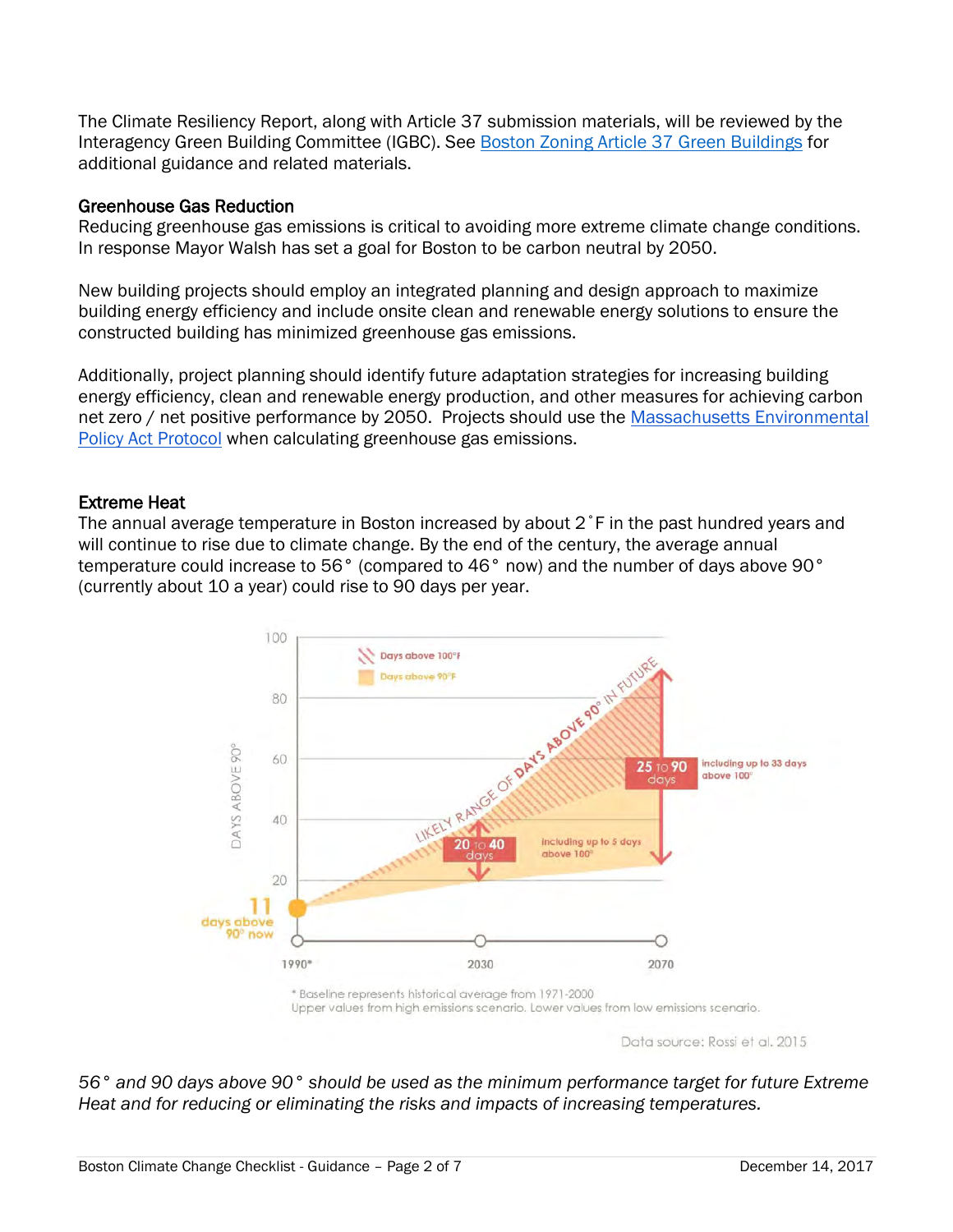New building projects should be planned and designed to minimize thermal cooling and heating requirements. Passive strategies, including building siting, orientation, fenestration and envelope design, should be prioritized over active mechanical system solutions. Building mechanical systems should be designed to meet present and future conditioning requirements without diminishing system efficiency.

Additionally, project planning should identify future strategies for adapting to higher annual temperatures and more extreme heat waves including both building envelope and mechanical systems.

## Extreme Precipitation Events

From 1958 to 2010, there was a 70 percent increase in the amount of precipitation that fell on the days with the heaviest precipitation. Currently, the 10-Year, 24-Hour Design Storm precipitation level is 5.25". There is a significant probability that this will increase to at least 6" by the end of the century. Additionally, fewer, larger storms are likely to be accompanied by more frequent droughts.



## *The 6" 10-Year, 24-Hour Design Storm precipitation level should be used for the minimum performance target for Extreme Precipitation Events and for reducing or eliminating flood risk and potential damage.*

New buildings should be planned and designed to manage more intense precipitation events and to reduce infrastructure burdens including rainwater harvesting, on-site stormwater retention and infiltration strategies.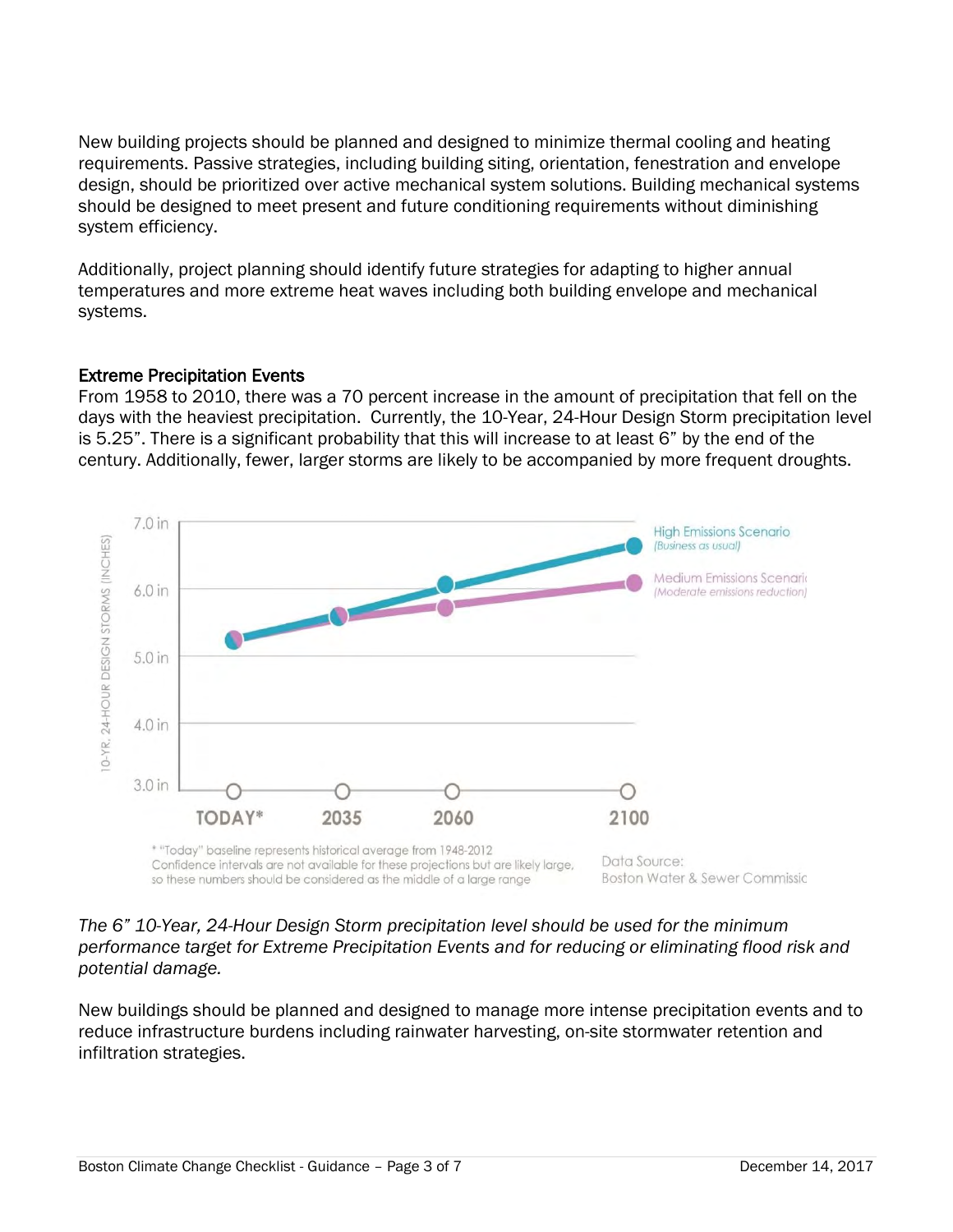Additionally, project planning should identify future adaptation measures for managing an increase in precipitation levels.

## Sea Level Rise

Climate Ready Boston's Research Advisory Group used three greenhouse gas emissions scenarios high ("business as usual"), medium, and low (consistent with the 2015 Paris accords) — to project future sea-level rise in Boston. As indicated in the Boston Research Advisory Group (BRAG) Report, under the medium emissions scenario, there is a 5% probability that sea level rise will be higher than three feet by 2070 and a 65% probability that sea level rise will be higher than three feet by 2100.

Based on these greenhouse gas emission scenarios, or other plausible greenhouse gas emissions scenarios, the sea level in Boston will continue to rise throughout the century and will exceed three feet sooner in the high emission scenario, later in the low emission scenario. For the BPDA Climate Resiliency Checklist these scenarios represent reasonable future climate conditions and sea level rise risk thresholds for evaluating new development impacts.



The implications of these scenarios are represented on BPDA Sea Level Rise - Flood Hazard Area (SLR-FHA) map as a modeled 1% annual chance flood event with 40 inches of sea level rise (SLR) as derived from the MassDOT-FHWA Boston Harbor Flood Risk Model (BH-FRM). The 40" of SLR is a combination of the mean sea level rise (3.2 feet above 2013 tide levels) plus 2.5 inches of local land subsidence. The SLR-FHA data and map are by the Woods Hole Group and the BPDA.

These measures may be updated based upon future climate science, coastal flooding assessments, and flood risk models.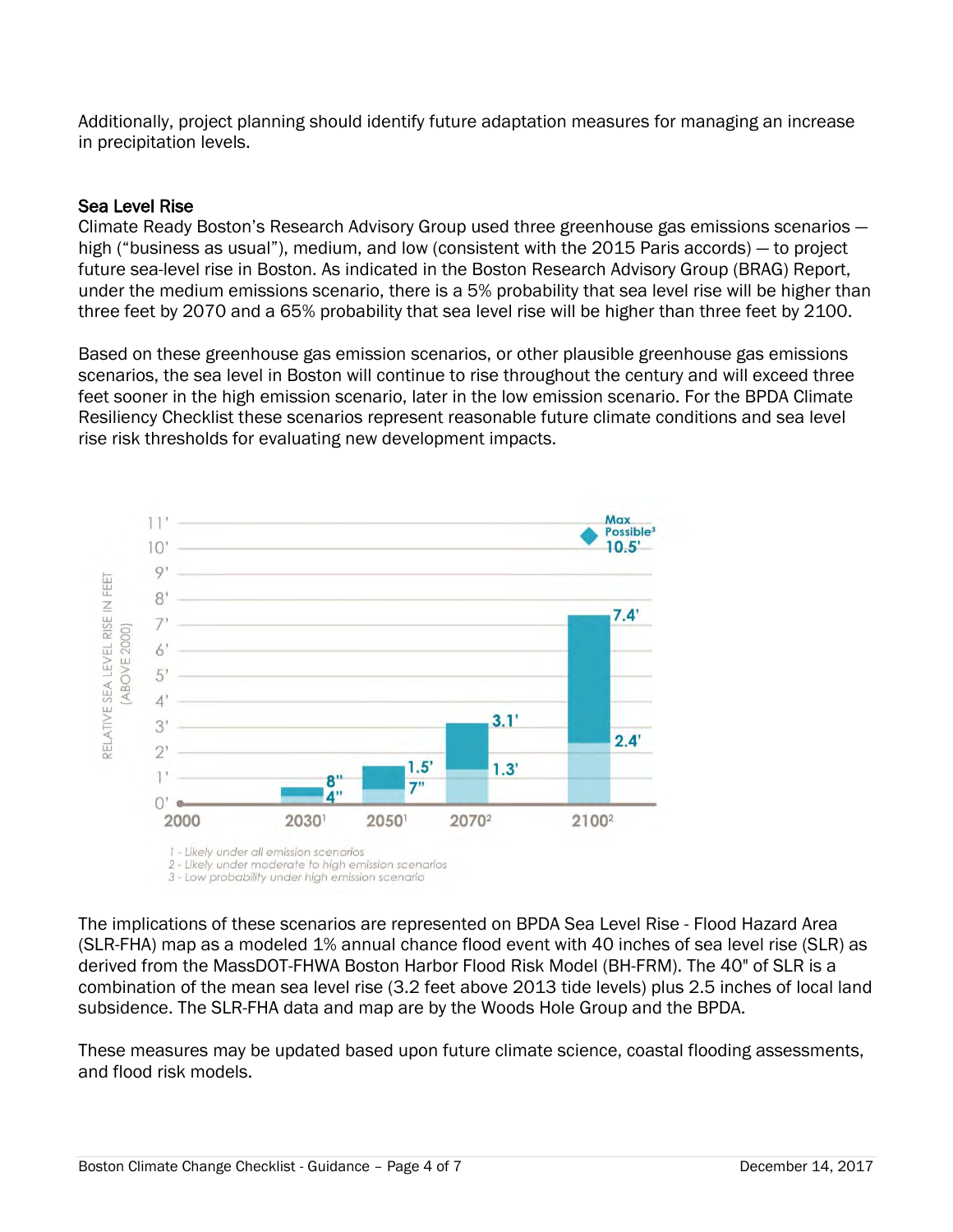Projects should first evaluate if the location and site conditions are vulnerable to flooding:

- To determine if the Project site is within a FEMA SFHA, visit: [https://msc.fema.gov/portal.](https://msc.fema.gov/portal)
- To determine if the Project site is within a BPDA Sea Level Rise Flood Hazard Area (SLR-FHA) use the online [BPDA SLR-FHA Mapping Tool,](http://maps.bostonredevelopmentauthority.org/zoningviewer/?climate=true) visit: <http://maps.bostonredevelopmentauthority.org/zoningviewer/?climate=true>

*Project sites and buildings located in either the FEMA SFHA or the BPDA SLR-FHA may be vulnerable to flooding due to either present or future conditions, including rising sea levels.* 

If the Project site is located in either the FEM SFHA or the BPDA SLR-FHA, use the online [BPDA SLR-](http://maps.bostonredevelopmentauthority.org/zoningviewer/?climate=true)[FHA Mapping Tool](http://maps.bostonredevelopmentauthority.org/zoningviewer/?climate=true) to determine the highest Sea Level Rise - Base Flood Elevation (SLR-BFE) for the project site and calculate the Sea Level Rise - Design Flood Elevation (SLR-DFE) by adding at minimum 24" of freeboard for critical facilities and infrastructure and buildings with ground floor residential units OR at minimum 12" of freeboard for all other buildings and uses. Include the SLR-BFE and SLR-DFE determinations for the project site in the Resiliency Report.

*The SLR-DFE should be used as the minimum performance target for assessing sea level rise impacts and for reducing or eliminating flood risk, potential damage, and related adverse impacts.* 

New building projects should be planned and designed to reduce or eliminate flood risk and potential damage. Strategies include raising the elevation of the site and access routes, elevating building ground floors, dry and wet flood proofing, locating critical building equipment and systems above potential flood elevations, and deploying temporary barricades.

Additionally, project planning and design should identify future adaptation strategies that might be necessary for meeting and exceeding the SLR-DFE and adapting to higher SLR conditions.

## **Disclaimer**

The Sea Level Rise - Flood Hazard Areas (SLR-FHA) and Sea Level Rise - Base Flood Elevations (SLR-BFE) depicted in these maps are for planning purposes. The 40-inch SLR forecast and resulting SLR-BFE's do not represent a worst case SLR scenario. Project proponents are encouraged to reference the 2016 Boston Research Advisory Group Report and evaluate their own tolerance for risk given the specifics of the project site, location, and use(s) to determine what, including additional, flood hazard mitigation and prevention measures should be incorporated into their project. Compliance with these guidelines does not guarantee against present or future flooding and resulting damages.

This mapping information is not intended for flood insurance determinations, nor should it be directly related to FEMA Flood Insurance Rate Maps or Flood Insurance Studies.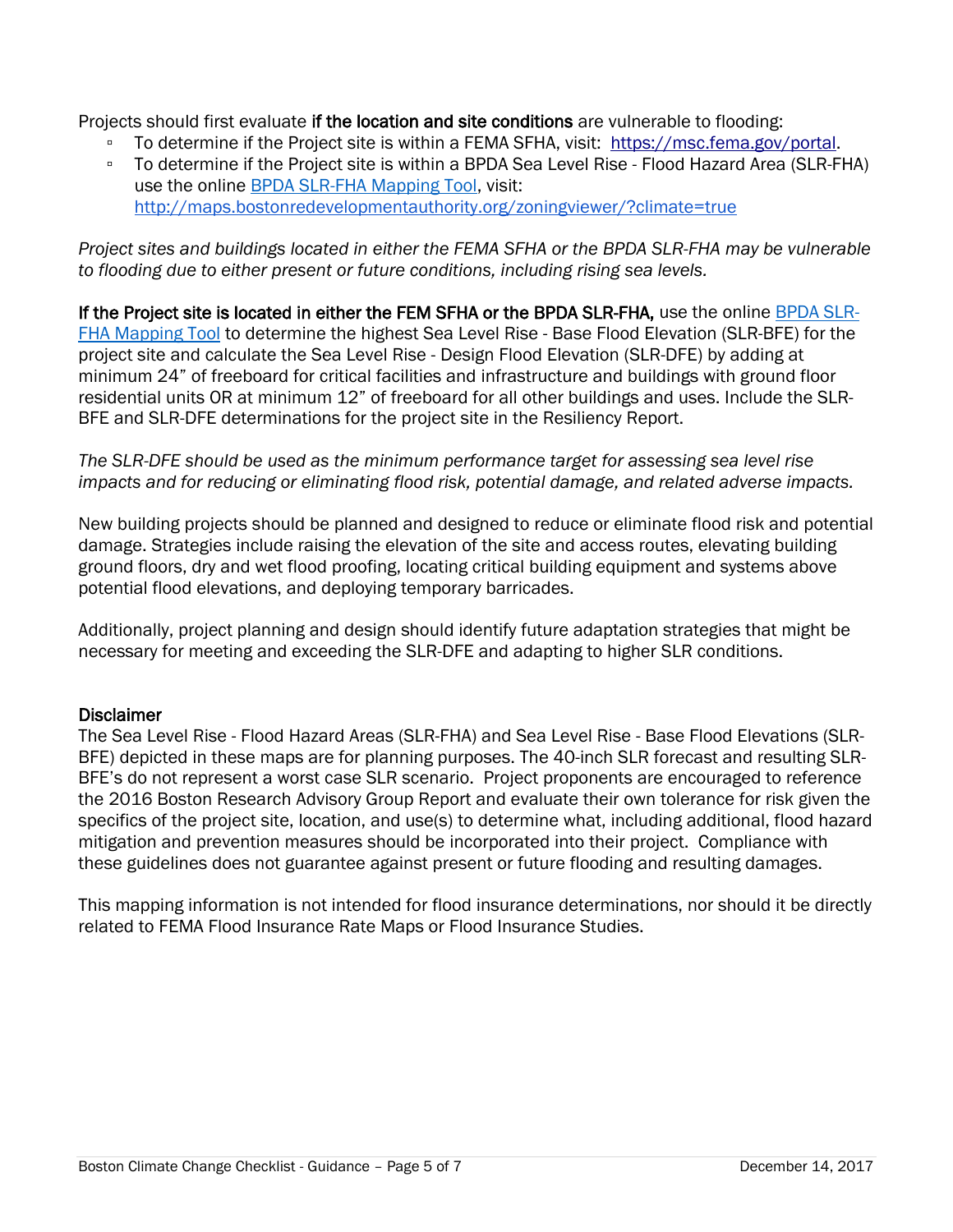# Climate Change Checklist Appendix

## Flood Insurance Discount

Elevating a building above minimum freeboard requirements can help protect a project from future flooding and may lead to reductions in federal flood insurance premiums. Both residential and commercial projects that incorporate up to four feet of freeboard may be eligible for discounts. Please visit the Massachusetts Office of Coastal Zone Management [freeboard webpage](http://www.mass.gov/eea/agencies/czm/program-areas/stormsmart-coasts/stormsmart-communities/stormsmart-mitigate-freeboard.html) for more information.

## **Glossary**

1% Annual Chance Flood: also known as the 100-Year Flood and the Base Flood. Defined by FEMA as a flood with a 1% annual chance of occurring or being exceeded. FEMA Flood Insurance Rate Maps delineate the horizontal extent of the Base Flood, along with its corresponding Base Flood Elevations.

100-Year Floodplain: the boundary of a flood that has a 1% annual chance of occurring or being exceeded. Also referred to as Special Flood Hazard Areas (SFHA) on FEMA Flood Insurance Rate Maps.

Adaptation: changes that respond to anticipated environmental risks.

Base Flood Elevation (BFE): defined by FEMA as the top of water elevation projected for a specified flooding scenario. BFEs listed on FEMA Flood Insurance Rate Maps are based on the 1% Annual Chance Flood.

Boston City Base (BCB): a city-wide elevation datum typically used for site and building planning, design, and engineering. BCB elevations can be converted the NAVD88 datum by subtracting 6.46 feet. (BCB - 6.46' = NAVD88)

Boston Harbor - Flood Risk Model (BH-FRM): is a dynamic flood model which uses climate change projections to simulate flooding from extreme weather and sea level rise. The model incorporates a number of variables including topography, the influence of wind, wave action and storm surge. As a result, the mapped SLR BFE's vary and can increase across the SLR-FHA's. The model was developed by UMass-Boston, Woods Hole Group, Inc. and the University of New Hampshire as part of the Massachusetts Department of Transportation (MassDOT) and Federal Highway Administration (FHWA) Resilience Pilot Project.

BPDA Sea Level Rise – Flood Hazard Area Map (SLR-FHA Map): is derived from the MassDOT-FHWA Boston Harbor Flood Risk Model (BH-FRM) and was prepared by the Woods Hole Group. The map depicts Sea Level Rise - Flood Hazard Areas (SLR-FHA) and Sea Level Rise - Base Flood Elevations (SLR-BFE) based upon a modeled 1% annual chance coastal flood event with 40 inches of sea level rise (SLR). The SLR-FHA's and SLR-BFE's depicted on the maps are for use with the Climate Resiliency Checklist.

Building Floodproof Elevation: a BPDA term for the height below which water will not enter the building, including above and below grade building conditions.

Coastal Flood Exceedance Probability (CFEP): the likelihood that a location will experience a flood during a given year. The MassDOT BH-FRM uses the 1% CFEP and the 0.1% CFEP to estimate flood depths in 2013, 2030 and 2070.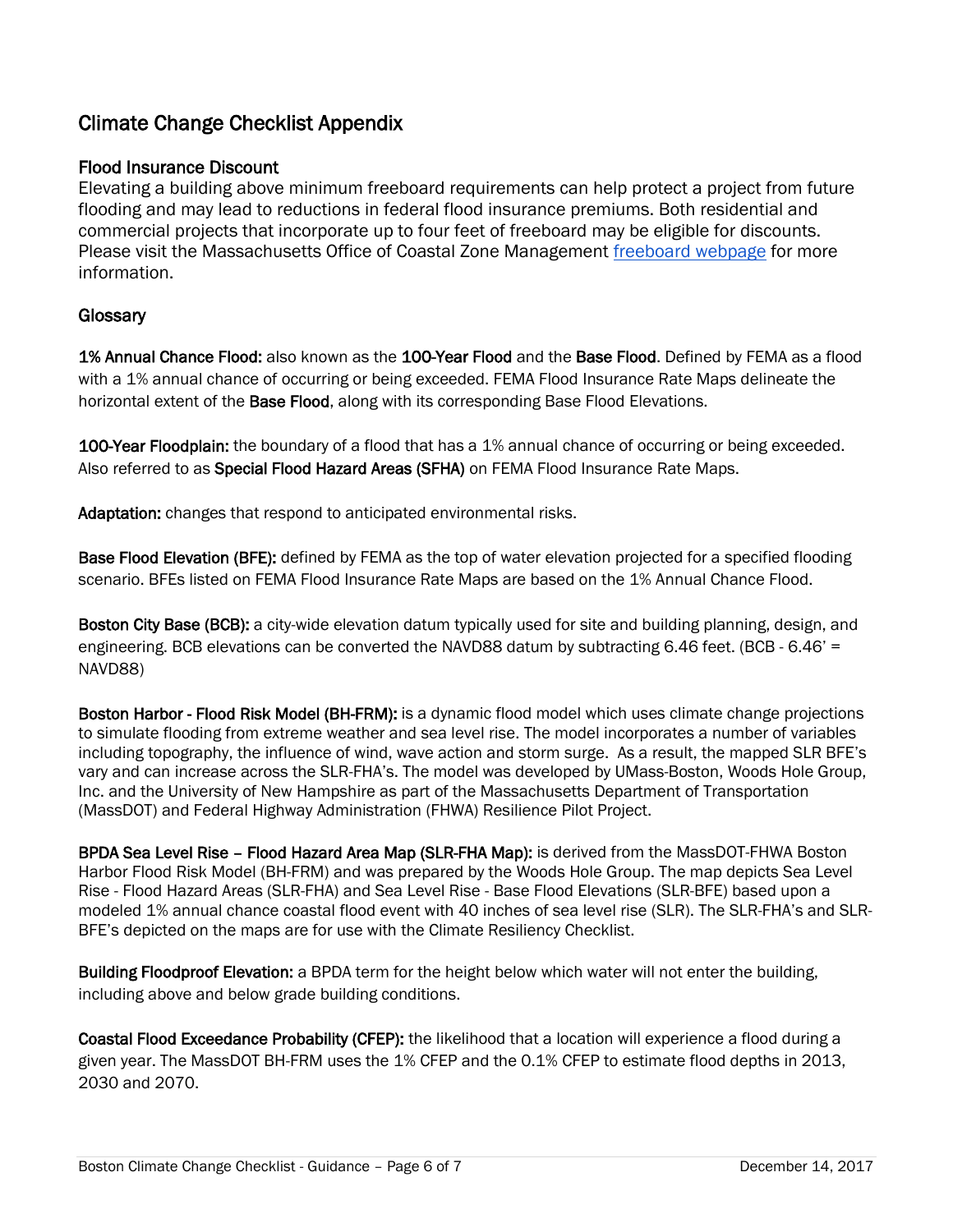Critical Facilities and Infrastructure: defined by FEMA as a facility where even a low risk of disruption would constitute a severe threat. FEMA includes hospitals, fire stations, police stations, critical record storage facilities, and similar structures within this scope. The American Society of Civil Engineers also includes facilities related to energy, water, transportation, communication systems, and natural and virtual resources within their definition of critical facilities.

Design Flood Elevation (DFE): defined by FEMA as the height of the lowest occupiable floor (when wet floodproofing), or the height of the lowest structural member of an inhabitable floor (when elevating a building). The DFE is separated from the BFE by freeboard.

Federal Emergency Management Agency (FEMA): manages the federal government's response to natural and manmade disasters. FEMA also manages the NFIP and produces Flood Insurance Rate Maps (FIRM).

Flood Insurance Rate Map (FIRM): maps produced by FEMA that delineate the borders of the 100-year floodplain and corresponding Base Flood Elevations. The flood projections shown on FIRMs are based on historic data, and do not include factors related to future sea level rise.

Floodproofing: defined by FEMA as structural or non-structural interventions that reduce flood damage to a space or a building.

Freeboard: defined by FEMA as a factor of safety, or a buffer between predicted flood levels and a building's lowest occupiable floor. In other words, the distance between the SLR-BFE and the SLR-DFE.

North American Vertical Datum of 1988 (NAVD88): an elevation datum created by the National Geodetic Survey typically used to coastal water heights. NAVD88 elevations can be converted to the BCB datum by adding  $6.46$  feet. (NAVD88 +  $6.46'$  = BCB)

Resilience: the ability of a system to prepare for, withstand, and recover quickly from a disaster. Ideally, resilient systems should recover from an event by becoming stronger than they were prior to the stress.

Sea Level Rise - Base Flood Elevation (SLR-BFE): a BPDA term for the top of water elevation predicted by the BH-FRM's 1% CFEP in 2070 scenario. This includes 3.2' of sea level rise above 2013 tide levels, an additional 2.5" to account for subsidence, and the 1% Annual Chance Flood. The SLR-BFE is separated from the SLR-DFE by freeboard.

Sea Level Rise - Design Flood Elevation (SLR-DFE): a BPDA term for the height of the lowest occupiable floor. This elevation is separated from the SLR-BFE by freeboard.

Sea Level Rise - Flood Hazard Area (SLR-FHA): a BPDA term that delineates the extent of flooding projected in the BH-FRM for a 1% annual chance coastal flood event with 40 inches of sea level rise (SLR).

Sustainability: Meeting the needs of the present without compromising the ability of future generations to meet their own needs. UN Brundtland Commission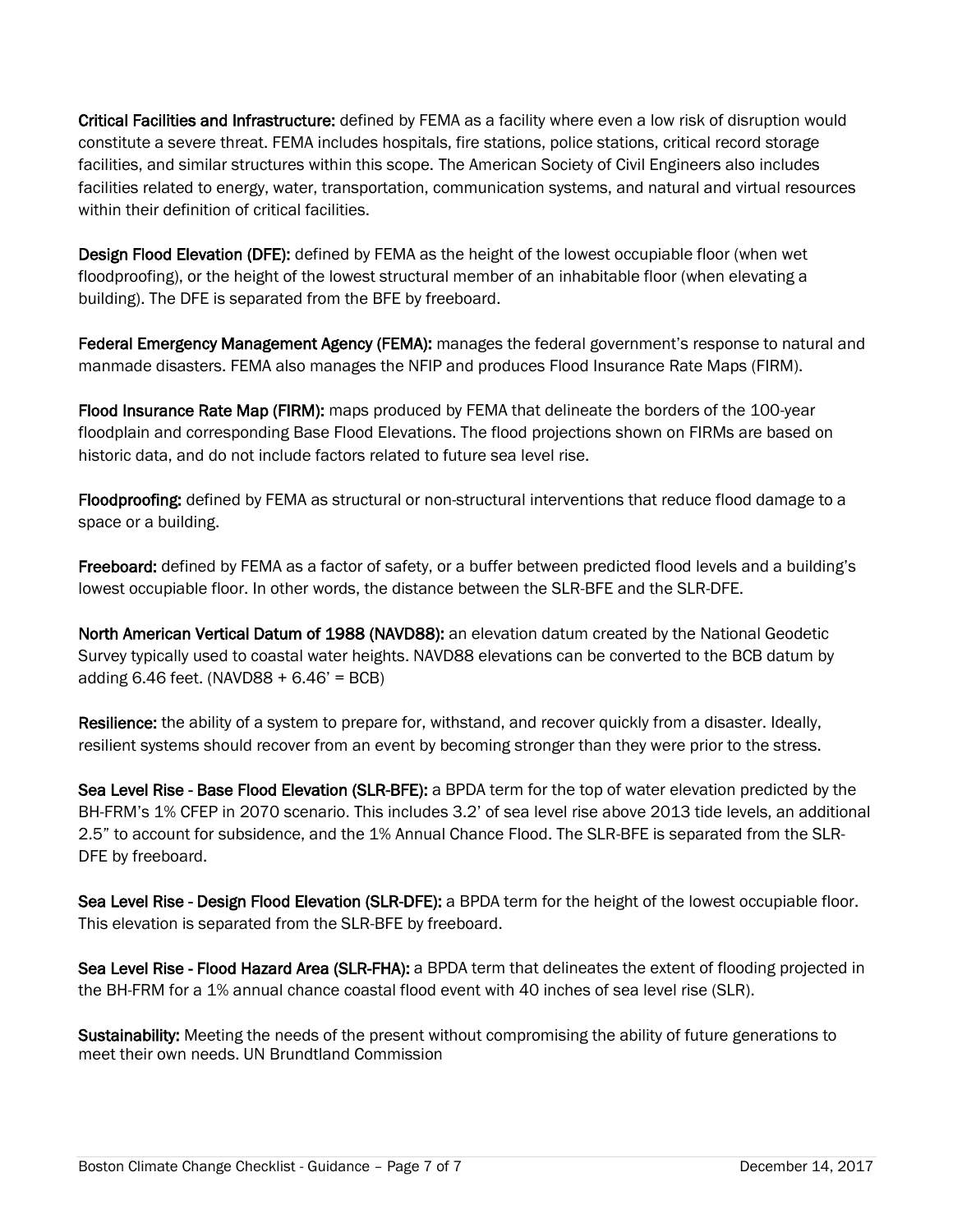# **BPDA Sea Level Rise-Flood Hazard Area Map**

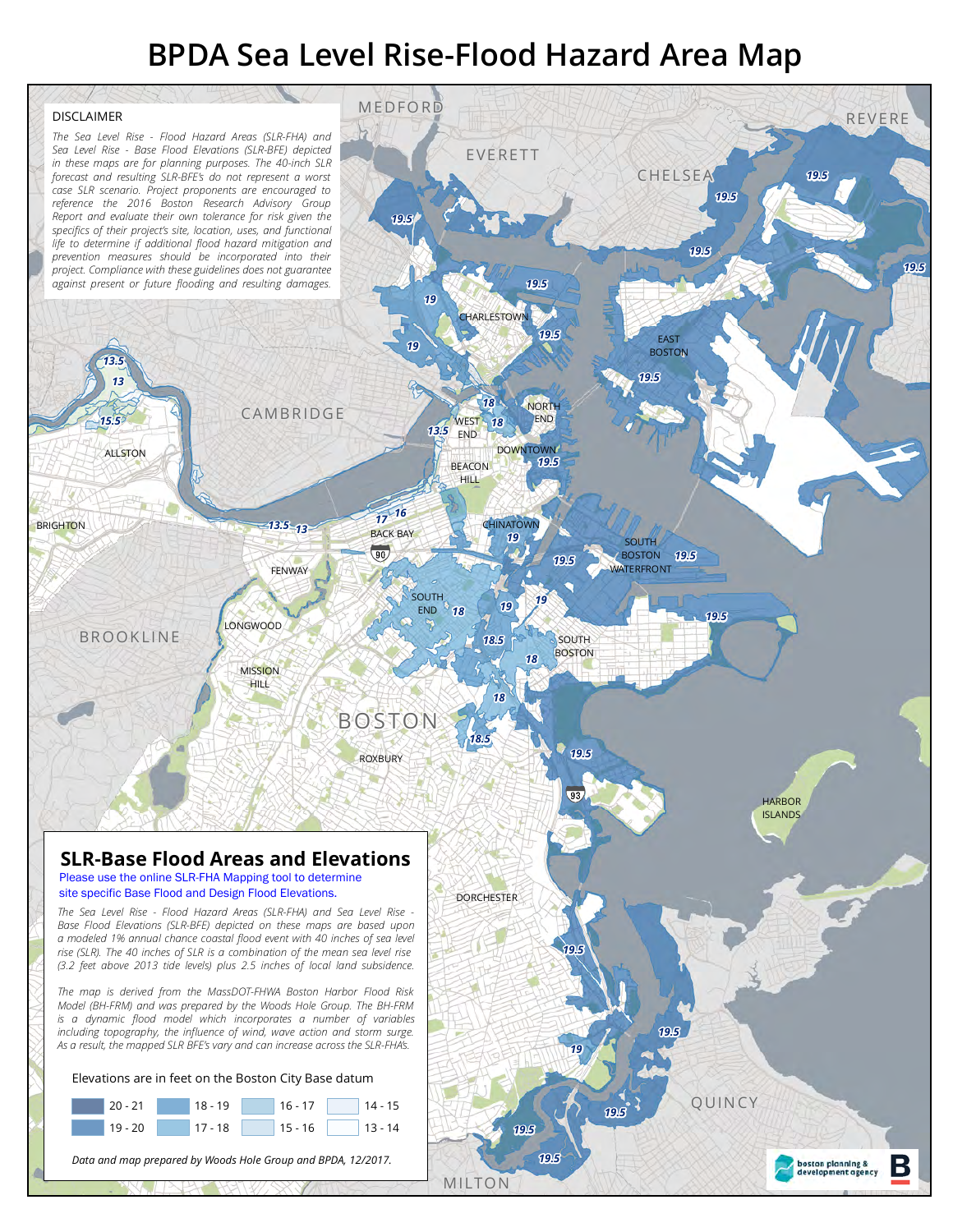

NOTE: Project filings should be prepared and submitted using the online [Climate Resiliency Checklist.](https://docs.google.com/forms/d/e/1FAIpQLSe2QkrOsN821IyzDmhjhK0LUFmz0vOjkQIKwoqPIPju9JooEw/viewform)

### A.1 - Project Information

| Project Name:               |                                                                                                                                                                                                 |         |       |       |
|-----------------------------|-------------------------------------------------------------------------------------------------------------------------------------------------------------------------------------------------|---------|-------|-------|
| Project Address:            |                                                                                                                                                                                                 |         |       |       |
| Project Address Additional: |                                                                                                                                                                                                 |         |       |       |
| Filing Type (select)        | Initial (PNF, EPNF, NPC or other substantial filing)<br>Design / Building Permit (prior to final design approval), or<br>Construction / Certificate of Occupancy (post construction completion) |         |       |       |
| <b>Filing Contact</b>       | <b>Name</b>                                                                                                                                                                                     | Company | Email | Phone |
| Is MEPA approval required   | Yes/no                                                                                                                                                                                          |         | Date  |       |

#### A.3 - Project Team

| Owner / Developer:              |  |
|---------------------------------|--|
| Architect:                      |  |
| Engineer:                       |  |
| Sustainability / LEED:          |  |
| Permitting:                     |  |
| <b>Construction Management:</b> |  |

#### A.3 - Project Description and Design Conditions

| List the principal Building Uses:                              |  |
|----------------------------------------------------------------|--|
| List the First Floor Uses:                                     |  |
| List any Critical Site Infrastructure<br>and or Building Uses: |  |

#### Site and Building:

| Site Area:                   |               |
|------------------------------|---------------|
| <b>Building Height:</b>      |               |
| sting Site Elevation - Low:  | <b>Ft BCI</b> |
| osed Site Elevation - Low:   | <b>Ft BCI</b> |
| bosed First Floor Elevation: | Ft BCI        |

| Site Area:                      | <b>SF</b> | Building Area:                  | <b>SF</b>      |
|---------------------------------|-----------|---------------------------------|----------------|
| <b>Building Height:</b>         | Ft        | <b>Building Height:</b>         | <b>Stories</b> |
| Existing Site Elevation - Low:  | Ft BCB    | Existing Site Elevation - High: | <b>Ft BCB</b>  |
| Proposed Site Elevation - Low:  | Ft BCB    | Proposed Site Elevation - High: | <b>Ft BCB</b>  |
| Proposed First Floor Elevation: | Ft BCB    | Below grade levels:             | <b>Stories</b> |
|                                 |           |                                 |                |

#### Article 37 Green Building:



| LEED Version - Rating System : |                                                                        | <b>LEED Certification:</b> | Yes / No |
|--------------------------------|------------------------------------------------------------------------|----------------------------|----------|
| Proposed LEED rating:          | Certified/Silver/<br>$\bigcap$ $\bigcup$ $\bigcap$ $\bigcap$ $\bigcap$ | Proposed LEED point score: | Pts.     |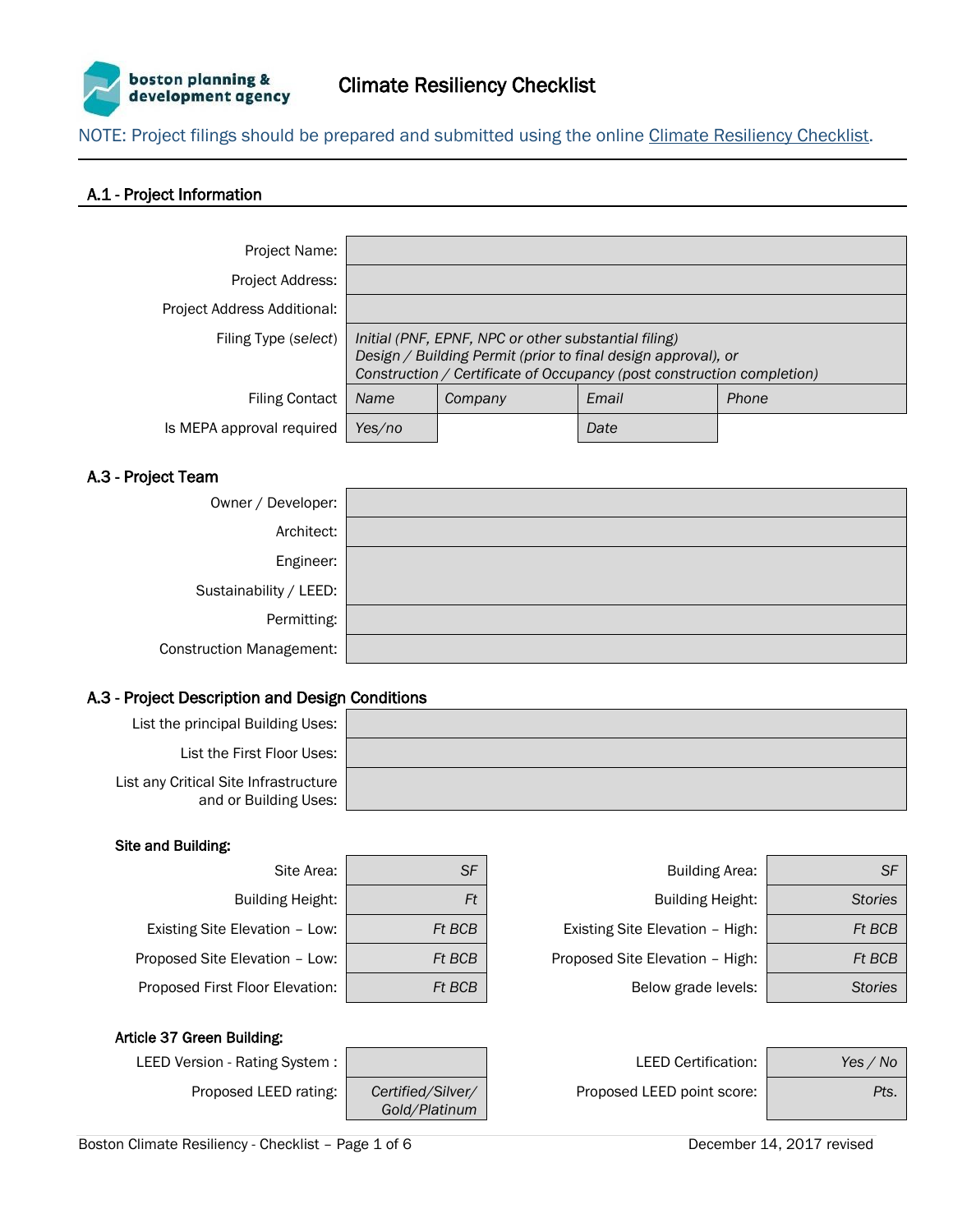#### Building Envelope

When reporting R values, differentiate between R discontinuous and R continuous. For example, use "R13" to show R13 discontinuous and use R10c.i. to show R10 continuous. When reporting U value, report total assembly U value including supports and structural elements.

| (R)                                                                                 | <b>Exposed Floor:</b>                                                                            | (R)        | Roof:                                                                           |  |  |  |
|-------------------------------------------------------------------------------------|--------------------------------------------------------------------------------------------------|------------|---------------------------------------------------------------------------------|--|--|--|
| (R)                                                                                 | Slab Edge (at or below grade):                                                                   | (R)        | Foundation Wall:                                                                |  |  |  |
|                                                                                     | Vertical Above-grade Assemblies (%'s are of total vertical area and together should total 100%): |            |                                                                                 |  |  |  |
| (U)                                                                                 | Wall & Spandrel Assembly Value:                                                                  | (%)        | Area of Opaque Curtain Wall &<br>Spandrel Assembly:                             |  |  |  |
| (R)                                                                                 | <b>Wall Value</b>                                                                                | (%)        | Area of Framed & Insulated<br>/ Standard Wall:                                  |  |  |  |
| (U)                                                                                 | Window Glazing Assembly Value:                                                                   | %          | Area of Vision Window:                                                          |  |  |  |
| (SHGC)                                                                              | Window Glazing SHGC:                                                                             |            |                                                                                 |  |  |  |
| (U)                                                                                 | Door Assembly Value:                                                                             | %          | Area of Doors:                                                                  |  |  |  |
|                                                                                     |                                                                                                  |            | <b>Energy Loads and Performance</b>                                             |  |  |  |
|                                                                                     |                                                                                                  |            | For this filing - describe how energy<br>loads & performance were<br>determined |  |  |  |
| (KW)                                                                                | Peak Electric:                                                                                   | (kWh)      | <b>Annual Electric:</b>                                                         |  |  |  |
| (MMbtu)                                                                             | Peak Heating:                                                                                    | (MMbtu/hr) | Annual Heating:                                                                 |  |  |  |
| (Tons)                                                                              | Peak Cooling:                                                                                    | (Tons/hr)  | Annual Cooling:                                                                 |  |  |  |
| Yes $/$ no                                                                          | Have the local utilities reviewed the<br>building energy performance?:                           | %          | Energy Use -<br>Below ASHRAE 90.1 - 2013:                                       |  |  |  |
| (kBtu/SF)                                                                           | Energy Use Intensity:                                                                            | %          | Energy Use - Below Mass. Code:                                                  |  |  |  |
| Back-up / Emergency Power System                                                    |                                                                                                  |            |                                                                                 |  |  |  |
|                                                                                     | Number of Power Units:                                                                           | (kW)       | <b>Electrical Generation Output:</b>                                            |  |  |  |
|                                                                                     | Fuel Source:                                                                                     | (KW)       | System Type:                                                                    |  |  |  |
| <b>Emergency and Critical System Loads</b> (in the event of a service interruption) |                                                                                                  |            |                                                                                 |  |  |  |
| (MMbtu/hr)                                                                          | Heating:                                                                                         | (KW)       | Electric:                                                                       |  |  |  |
|                                                                                     |                                                                                                  |            |                                                                                 |  |  |  |

Cooling: *(Tons/hr)*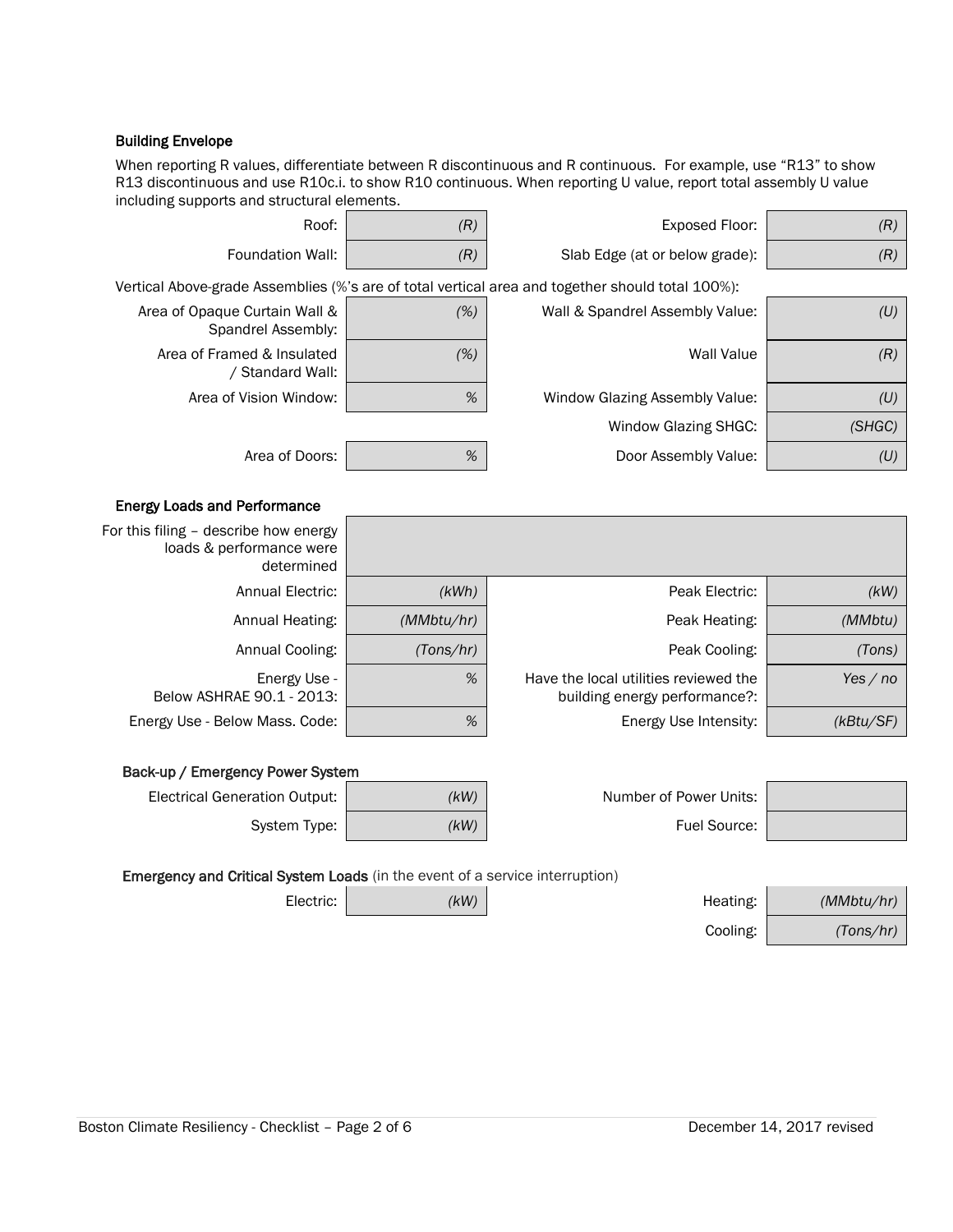### B – Greenhouse Gas Reduction and Net Zero / Net Positive Carbon Building Performance

Reducing GHG emissions is critical to avoiding more extreme climate change conditions. To achieve the City's goal of carbon neutrality by 2050 new buildings performance will need to progressively improve to net carbon zero and positive.

#### B.1 – GHG Emissions - Design Conditions

For this Filing - Annual Building GHG Emissions: *(Tons)*

For this filing - describe how building energy performance has been integrated into project planning, design, and engineering and any supporting analysis or modeling:

Describe building specific passive energy efficiency measures including orientation, massing, envelop, and systems:

Describe building specific active energy efficiency measures including equipment, controls, fixtures, and systems:

Describe building specific load reduction strategies including on-site renewable, clean, and energy storage systems:

Describe any area or district scale emission reduction strategies including renewable energy, central energy plants, distributed energy systems, and smart grid infrastructure:

Describe any energy efficiency assistance or support provided or to be provided to the project:

#### B.2 - GHG Reduction - Adaptation Strategies

Describe how the building and its systems will evolve to further reduce GHG emissions and achieve annual carbon net zero and net positive performance (e.g. added efficiency measures, renewable energy, energy storage, etc.) and the timeline for meeting that goal (by 2050):

#### C - Extreme Heat Events

Annual average temperature in Boston increased by about 2˚F in the past hundred years and will continue to rise due to climate change. By the end of the century, the average annual temperature could be 56° (compared to 46° now) and the number of days above 90° (currently about 10 a year) could rise to 90.

#### C.1 – Extreme Heat - Design Conditions

Boston Climate Resiliency - Checklist – Page 3 of 6 December 14, 2017 revised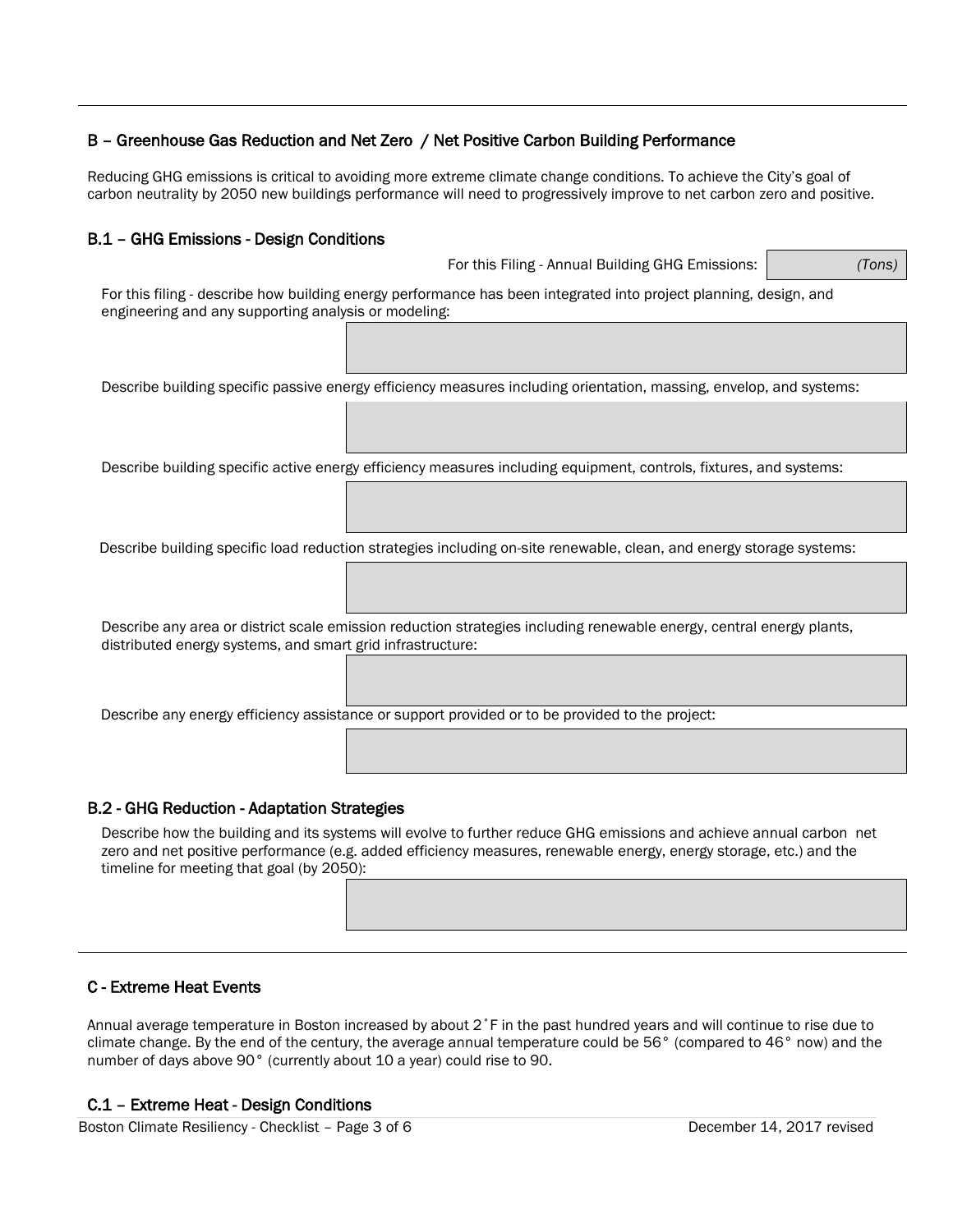| Temperature Range - Low:                                                                                      | Deg. | Temperature Range - High:            | Deg. |  |
|---------------------------------------------------------------------------------------------------------------|------|--------------------------------------|------|--|
| Annual Heating Degree Days:                                                                                   |      | Annual Cooling Degree Days           |      |  |
| What Extreme Heat Event characteristics will be / have been used for project planning                         |      |                                      |      |  |
| Days - Above 90°:                                                                                             | #    | Days - Above $100^\circ$ :           | #    |  |
| Number of Heatwaves / Year:                                                                                   | #    | Average Duration of Heatwave (Days): | #    |  |
| Describe all building and site measures to reduce heat-island effect at the site and in the surrounding area: |      |                                      |      |  |
|                                                                                                               |      |                                      |      |  |
|                                                                                                               |      |                                      |      |  |
| C.2 - Extreme Heat - Adaptation Strategies                                                                    |      |                                      |      |  |

Describe how the building and its systems will be adapted to efficiently manage future higher average temperatures, higher extreme temperatures, additional annual heatwaves, and longer heatwaves:

Describe all mechanical and non-mechanical strategies that will support building functionality and use during extended interruptions of utility services and infrastructure including proposed and future adaptations:

#### D - Extreme Precipitation Events

From 1958 to 2010, there was a 70 percent increase in the amount of precipitation that fell on the days with the heaviest precipitation. Currently, the 10-Year, 24-Hour Design Storm precipitation level is 5.25". There is a significant probability that this will increase to at least 6" by the end of the century. Additionally, fewer, larger storms are likely to be accompanied by more frequent droughts.

#### D.1 – Extreme Precipitation - Design Conditions

10 Year, 24 Hour Design Storm: *In.*

Describe all building and site measures for reducing storm water run-off:

#### D.2 - Extreme Precipitation - Adaptation Strategies

Describe how site and building systems will be adapted to efficiently accommodate future more significant rain events (e.g. rainwater harvesting, on-site storm water retention, bio swales, green roofs):

#### E – Sea Level Rise and Storms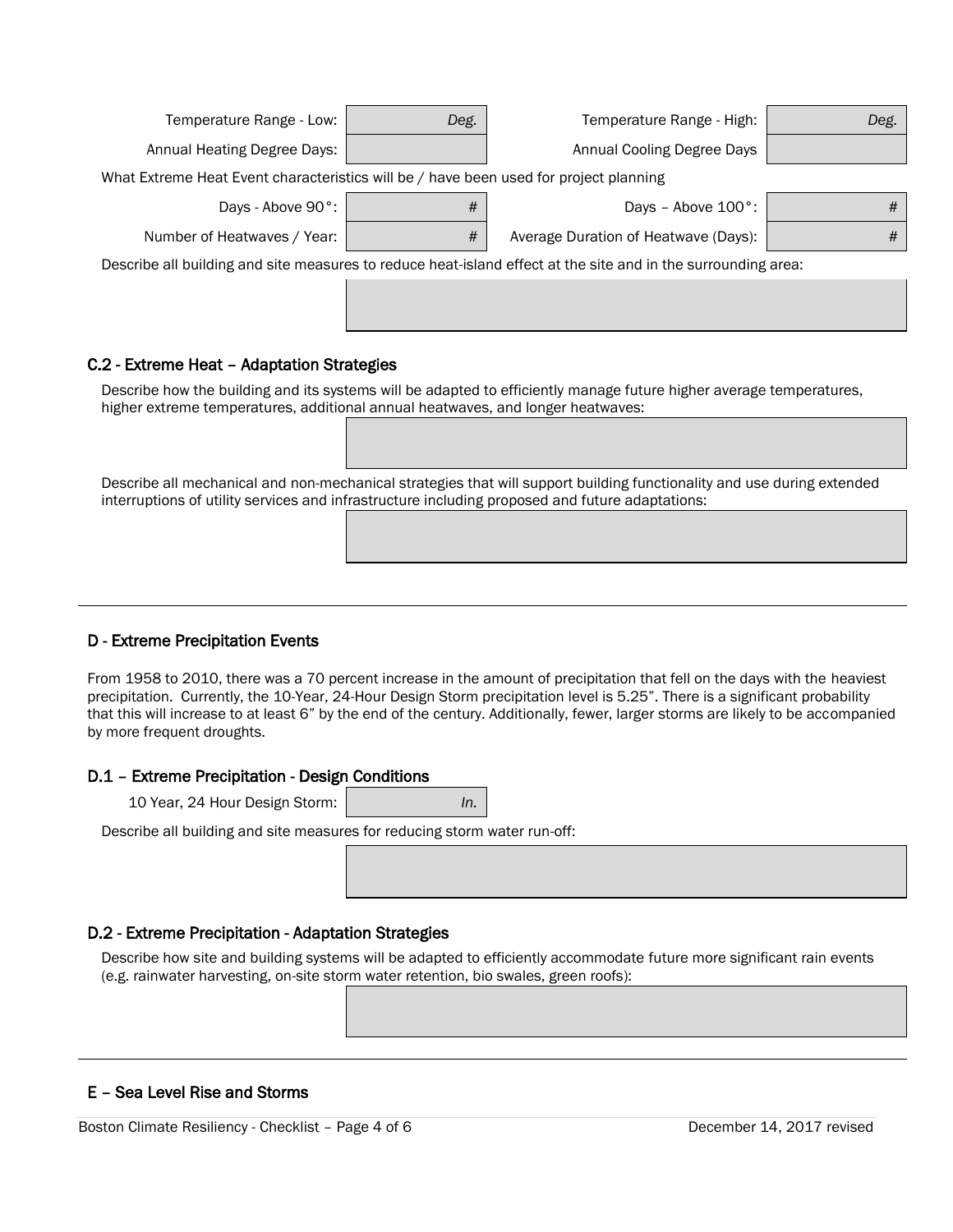Under any plausible greenhouse gas emissions scenario, sea levels in Boston will continue to rise throughout the century. This will increase the number of buildings in Boston susceptible to coastal flooding and the likely frequency of flooding for those already in the floodplain.

| Is any portion of the site in a FEMA SFHA?                                                                                                                                | Yes / No | What Zone:                                   | A, AE, AH, AO, AR,<br>A99, V, VE |
|---------------------------------------------------------------------------------------------------------------------------------------------------------------------------|----------|----------------------------------------------|----------------------------------|
|                                                                                                                                                                           |          | Current FEMA SFHA Zone Base Flood Elevation: | Ft BCB                           |
| Is any portion of the site in a BPDA Sea Level Rise - Flood<br>Hazard Area? Use the online BPDA SLR-FHA Mapping Tool<br>to assess the susceptibility of the project site. | Yes / No |                                              |                                  |

*If you answered YES to either of the above questions, please complete the following questions. Otherwise you have completed the questionnaire; thank you!*

#### E.1 – Sea Level Rise and Storms – Design Conditions

Proposed projects should identify immediate and future adaptation strategies for managing the flooding scenario represented on the BPDA Sea Level Rise - Flood Hazard Area (SLR-FHA) map, which depicts a modeled 1% annual chance coastal flood event with 40 inches of sea level rise (SLR). Use the online [BPDA SLR-FHA Mapping Tool](http://maps.bostonredevelopmentauthority.org/zoningviewer/?climate=true) to identify the highest Sea Level Rise - Base Flood Elevation for the site. The Sea Level Rise - Design Flood Elevation is determined by adding either 24" of freeboard for critical facilities and infrastructure and any ground floor residential units OR 12" of freeboard for other buildings and uses.

| Sea Level Rise - Base Flood Elevation:      | Ft BCB |                             |        |
|---------------------------------------------|--------|-----------------------------|--------|
| Sea Level Rise - Design Flood<br>Elevation: | Ft BCB | First Floor Elevation:      | Ft BCB |
| Site Elevations at Building:                | Ft BCB | Accessible Route Elevation: | Ft BCB |

Describe site design strategies for adapting to sea level rise including building access during flood events, elevated site areas, hard and soft barriers, wave / velocity breaks, storm water systems, utility services, etc.:

Describe how the proposed Building Design Flood Elevation will be achieved including dry / wet flood proofing, critical systems protection, utility service protection, temporary flood barriers, waste and drain water back flow prevention, etc.:

Describe how occupants might shelter in place during a flooding event including any emergency power, water, and waste water provisions and the expected availability of any such measures:

Describe any strategies that would support rapid recovery after a weather event: